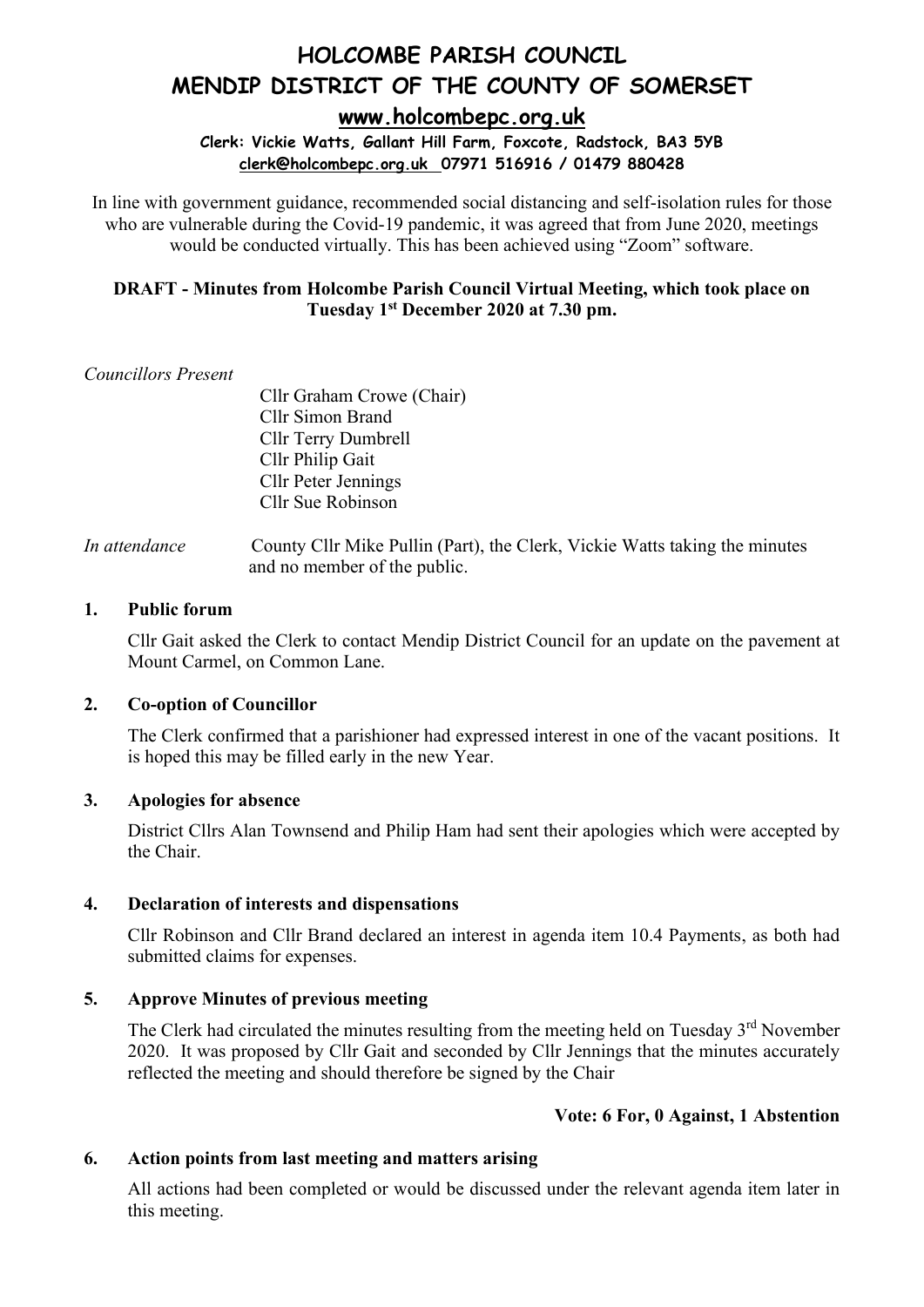# **HOLCOMBE PARISH COUNCIL MENDIP DISTRICT OF THE COUNTY OF SOMERSET [www.holcombepc.org.uk](http://www.holcombepc.org.uk/)**

**Clerk: Vickie Watts, Gallant Hill Farm, Foxcote, Radstock, BA3 5YB [clerk@holcombepc.org.uk](mailto:victoriawatts@orange.net) 07971 516916 / 01479 880428**

#### **8. Reports**

# 1. PCSO

No report had been received.

#### 2. Mendip District Council report District Cllr Townsend and Ham submitted the following joint report:

Last week a hastily arranged Mendip Cabinet meeting had been called to debate the Council's proposed Affordable and Social Housing Delivery Programme - this involves the selling off to Aster of 5 Council owned sites to develop social housing. The sites are in Frome, Glastonbury and Street. Cabinet initially approved the proposal on 2nd November but it was subject to Call in to Scrutiny because a number of Councillors expressed concern over the suitability of the locations, the choice of Aster and lack of visibility of value for money. The Easthill site by the cemetery in Frome has caused a major reaction because of the threat to the green space and its ecology, the disturbance to the cemetery and the concentration of some 77 social houses on a site well away from the town centre.

Debate at Scrutiny was curtailed but a reference back to Cabinet to re-examine the issues was agreed. Cllr Ham as Chairman resigned because for the third time the role of Scrutiny had been inhibited by the inability to fully scrutinise and affect decisions.

On 3rd December a special Full Council Meeting will be held to endorse the Stronger Somerset Business Case for submission to DHCLG. This will be a rubber-stamping exercise of the Proposal for 2 separate unitaries in the county - East and West Somerset. Full Council will also debate an urgent motion to consider the Social Housing policy. In addition to the issues noted above there is much concern that there was no consultation with local communities about the housing developments. Over £400k has already been spent on this exercise.

Cabinet will meet next week to review the Council's financial position and the effects of the pandemic.

Planning: District Cllr Townsend and Ham were pleased to be able to support at the Planning Board the application for the house at Manor Byres and the Board gave their approval.

Coleford Parish Council have agreed unanimously to oppose the resubmission ref 2020/2201/OTS by Messrs Gladman of their application for 63 houses on Anchor Rd. Over 200 objections have already been submitted. Can we please ask Holcombe Parish Council to support us in our opposition?

# **Action: Cllr Dumbrell to look into the resubmitted application to establish whether Holcombe Parish Council did respond to the original application as a Council.**

*County Cllr Mike Pullen arrived 19.45hrs*

# 3. Somerset County Council report

County Cllr Mike Pullin joined the meeting. The complicated business of Unitary is ongoing. Council have now voted on the last business case which will be submitted by  $8<sup>th</sup>$  December. A request to have the elections delayed by at least a year has also been made, but the decision will be with central government.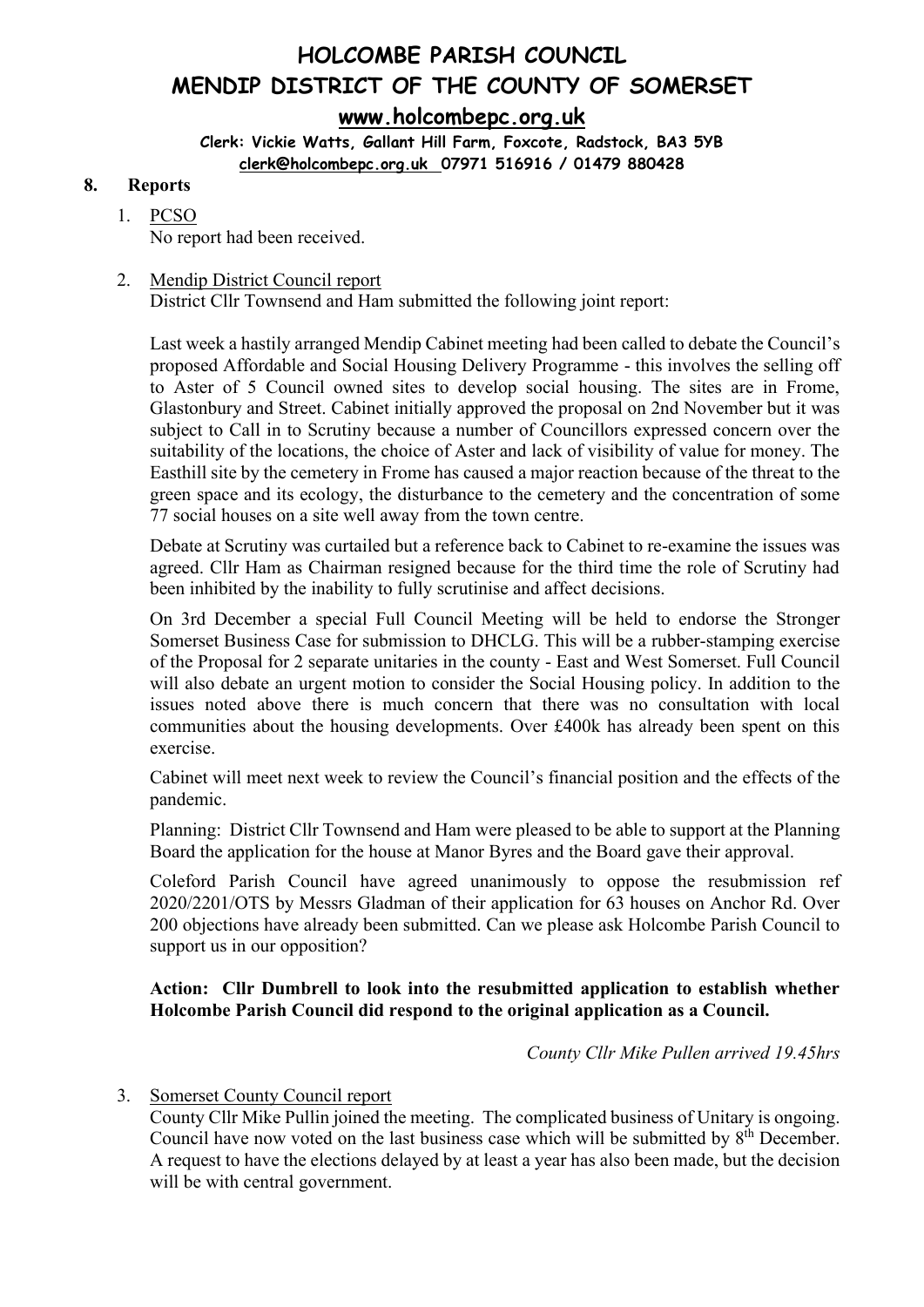# **[www.holcombepc.org.uk](http://www.holcombepc.org.uk/)**

# **Clerk: Vickie Watts, Gallant Hill Farm, Foxcote, Radstock, BA3 5YB [clerk@holcombepc.org.uk](mailto:victoriawatts@orange.net) 07971 516916 / 01479 880428**

Cllr Pullin said he had spoken with Sara Davis of Somerset County Councils Highway department regarding the data collected during the recent surveys and she has confirmed that this will be made available to us in the raw format as requested.

*County Cllr Mike Pullen left the meeting 19.55hrs*

# **8. Planning Applications**

There were no applications to consider.

# **9. Planning Update**

- 9.1 2020/2248/HSE Conversion of single storey double garage into ancillary use (living room). Glen View Villa, Holcombe Hill, Holcombe, Radstock, BA3 5DN. Mendip District Council have approved an extension to allow the Parish Council to consider this application at its next meeting to be held on the 5<sup>th</sup> January.
- 9.2 2019/2466/FUL Proposed erection of single storey 2 bed dwelling house and associated works. Land off Budds Croft, Brewery Lane. Holcombe . Mendip District Council confirmed Appeal lodged by the applicant.
- 9.3 2020/1694/HSE Demolition of existing front and rear porches. Erection of front porch and a single storey rear extension. Sunnycroft, Common Lane, Holcombe, Radstock. Mendip District Council approved with conditions.
- 9.4 2020/1101/FUL Manor Byres, Longleat Lane, Holcombe, Radstock. Mendip District Council notified that the application is to be considered by the planning board.
- 9.5 2020/1947/APP Moores Farm, Moores Farm Lane, Holcombe, BA3 5ES Application for approval of details reserved by condition 10 (Swallow mitigation) on planning consent 2017/2411/FUL. Mendip District Council approved.
- 9.6 2020/0242/FUL The Conversion of a free house into a farm shop and kitchen café. Attached micropub and side extension for added seating areas. First floor alterations for 2 separate staff accommodations. Duke of Cumberland Inn, Edford Hill, Holcombe, BA3 5HQ. Mendip District Council approved with conditions.

# **10. Finance**

10.1 Bank Reconciliation

Cllr Golledge had checked last month's reconciliation which was in order. It was agreed that the same would be done this month.

10.2 Decision on Community Project Funds 2020 The Clerk confirmed that 3 additional applications had been received as follows:

| 1 <sup>st</sup> Coleford Scouts | To provide Scout Manager & Zoom £ 250 |           |
|---------------------------------|---------------------------------------|-----------|
| Holcombe Youth Football Club    | White line machine                    | $\pm$ 400 |
| Kilmersdon School               | Towards playground improvements £5000 |           |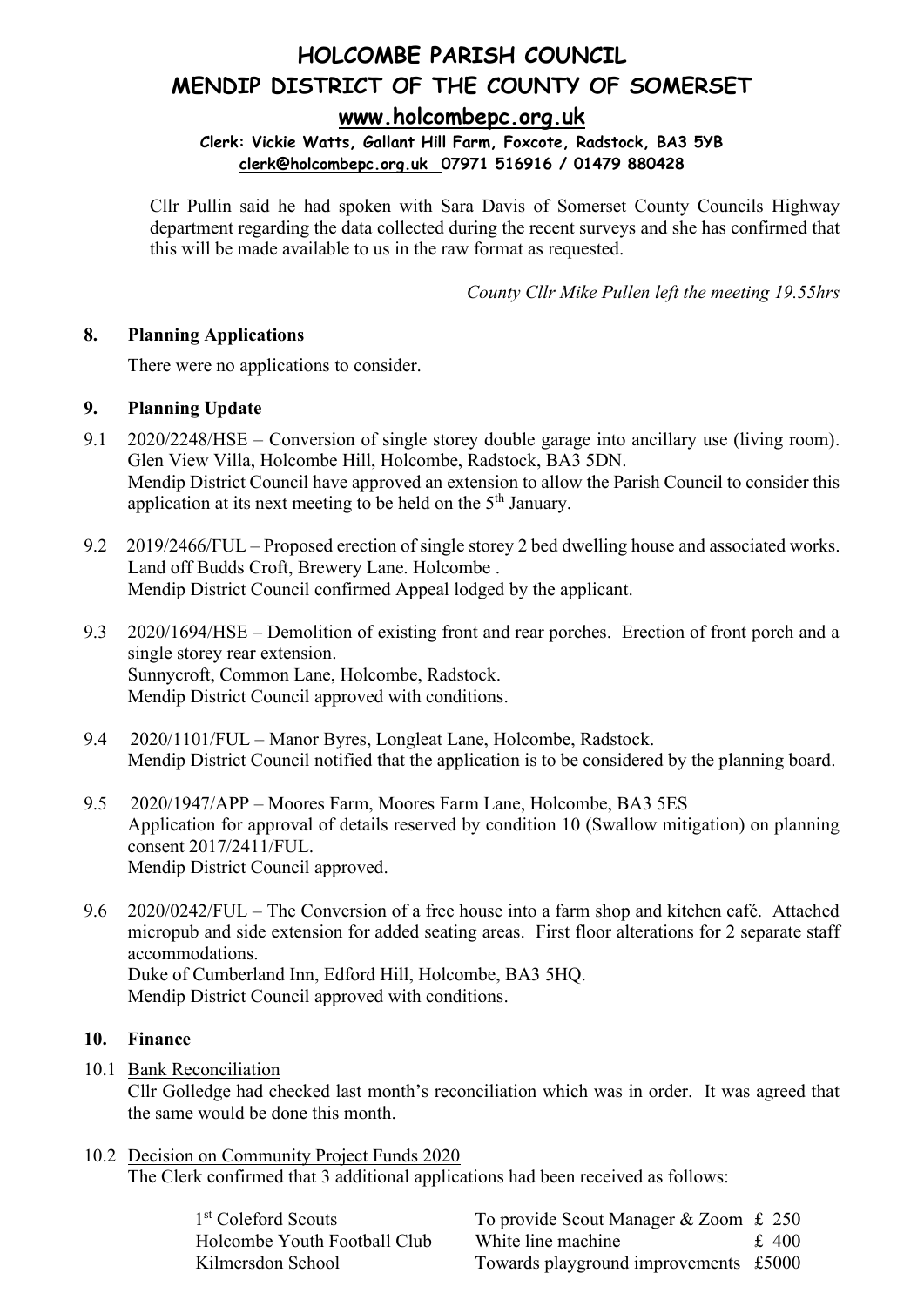# **HOLCOMBE PARISH COUNCIL MENDIP DISTRICT OF THE COUNTY OF SOMERSET [www.holcombepc.org.uk](http://www.holcombepc.org.uk/)**

# **Clerk: Vickie Watts, Gallant Hill Farm, Foxcote, Radstock, BA3 5YB [clerk@holcombepc.org.uk](mailto:victoriawatts@orange.net) 07971 516916 / 01479 880428**

It was noted that there was £1519.24 left in the budget. After discussion it was proposed by Cllr Gait and seconded by Cllr Robinson that the following payments should be made:

| 1 <sup>st</sup> Coleford Scouts | To provide Scout Manager & Zoom £250.00 |         |
|---------------------------------|-----------------------------------------|---------|
| Holcombe Youth Football Club    | White line machine                      | £400.00 |
| Kilmersdon School               | Towards playground improvements £869.24 |         |

# 10.3 Discuss and agree Budget & Precept for 2021/22

The Clerk had circulated the draft budget for setting the precept for consideration by all. It was asked whether the Council had committed to the £500 payment to Mendip CAB long term or as a one off. It was suggested that there be an increase in the amount allocated for the Floral gateways in light of the potential risk of having another stolen or damaged as has previously happened.

It was suggested that a line be added in the budget for £2k for the removal of 5 trees with ash die back in the Playing Field. If this work needs to be done within the current year end then this will come from reserves.

It was agreed that the Finance working party made up of Cllr Crowe, Cllr Gait, Cllr Brand and the Clerk will meet prior to the January meeting to further consider the budget.

# 10.4 Parish Council Payments

The following invoices were submitted for payment:

V Watts – Salary £400.51 & expenses £21.23 totalling £421.74 V Watts - Planter for Stratton Road £37.75 Combe Garden Maintenance – Cemetery Path £950.00. S Robinson – Facemask for emergency kit £35.50 S Brand – Ink cartridge £21.48 1st Coleford Scouts - To provide Scout Manager & Zoom £250.00 Holcombe Youth Football Club - White line machine£400.00 Kilmersdon School - Towards playground improvements £869.24

Cllr Jenning proposed and Cllr Golledge seconded that the payments should be made.

# **Vote: For 5; Against: 0 Abstentions 2**

# **11 Update and discussion on the proposed Playing Field path**

The Clerk confirmed that the information about the proposed playing field path has been compiled into a document and posted on Facebook, the notice board, at the entrances to the playing field and the village website to consult with parishioners. The Clerk confirmed that to date there has been 35 positive responses and not any saying that it should not go ahead.

One of the most common questions was whether dogs would be allowed to use the perimeter path. There was a long discussion which covered opinions from both points of view. It was apparent that the existing footpath from the car park to the gate exiting at the far end of Charlton Road allows dogs to be walked directly across the playing field. This is governed by Statutory law which states dogs must be kept on leads whilst on a footpath.

It was decided that a decision would need to be made on this subject if, after consultation, the path was to go ahead.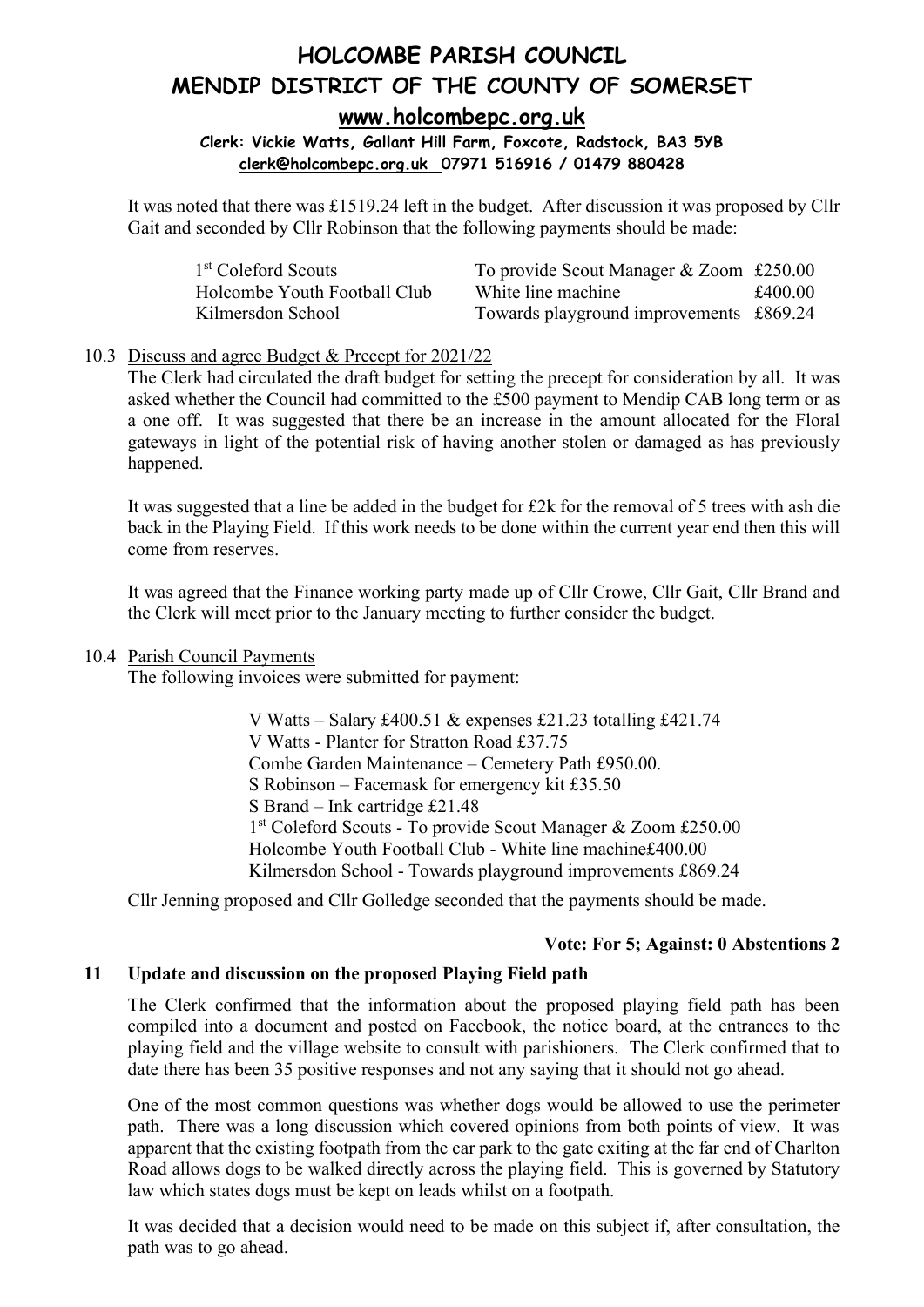# **[www.holcombepc.org.uk](http://www.holcombepc.org.uk/)**

# **Clerk: Vickie Watts, Gallant Hill Farm, Foxcote, Radstock, BA3 5YB [clerk@holcombepc.org.uk](mailto:victoriawatts@orange.net) 07971 516916 / 01479 880428**

The Clerk has sent the invitation to quote out to 10 contractors inviting them to quote for the installation of the path. It was agreed that the Clerk will send an invitation to Ryan the previous contractor who was offered the contract. District Cllr Ham will be asked to contact Rick Massey to establish if he will still provide materials free of charge

# **Action: Clerk to follow up quotes and liaise with District Cllr Ham regarding the offer of free materials.**

# **Agenda item – Consider quotes received.**

# **12 Discuss and agree request from the Ramblers Association to use the Playing Field Car Park**

The Clerk said that a request had been received from the Ramblers Association to use the car park on Sunday the 28<sup>th</sup> of March 2021 from 10.30 til 4.00pm. They anticipate approximately 10 cars for the organised walk. The organiser lives in the village and predicts that other member of the parish will be attending the walk.

It was proposed by Cllr Crowe and seconded by Cllr Jennings that the request should be granted.

# **Action: Clerk to notify the organiser and the residents that live adjacent to the car park.**

# **13 Somerset Climate Emergency Community Fund 2020-2021**

Cllr Golledge had compiled a list of potential schemes which the Council might like to consider ranging from micro forests, orchards, open days and solar panels on the Village Hall.

Cllr Golledge to establish what level of information is required for the application form and recirculate the proposals with her top 4 specified. The deadline for the next submission is the 14<sup>th</sup> January.

# **14 Councillor Reports/Updates**

# 14.1 Highways

Temporary Road Closure TTRO 394754ME Whitehole Hill, Leigh on Mendip will be closed for 5 days commencing 14<sup>th</sup> December.

The Clerk confirmed that she had been copied into an email between Sara Davis of Somerset Highways and County Cllr Mike Pullin which confirmed that the raw data gathered during the recent surveys from round the village would be supplied to the Parish Council rather than just in PDF format

Sara Davis also confirm that the new stop sign for the give way junction of Stratton Road and Charlton Road has been ordered and scheduled for repair.

# 14.2 Jubilee Gardens

An email had been received from Julia Evans reporting that she has had a big clear up of leaves and cutting back at Jubilee Garden this week. The following requests were made:

- 1. Could some more mulch be purchased? (Probably 6 bags)
- 2. Purchase bulbs for the left-hand side and possibly one or two shrubs to add to the plants grown to by Julia.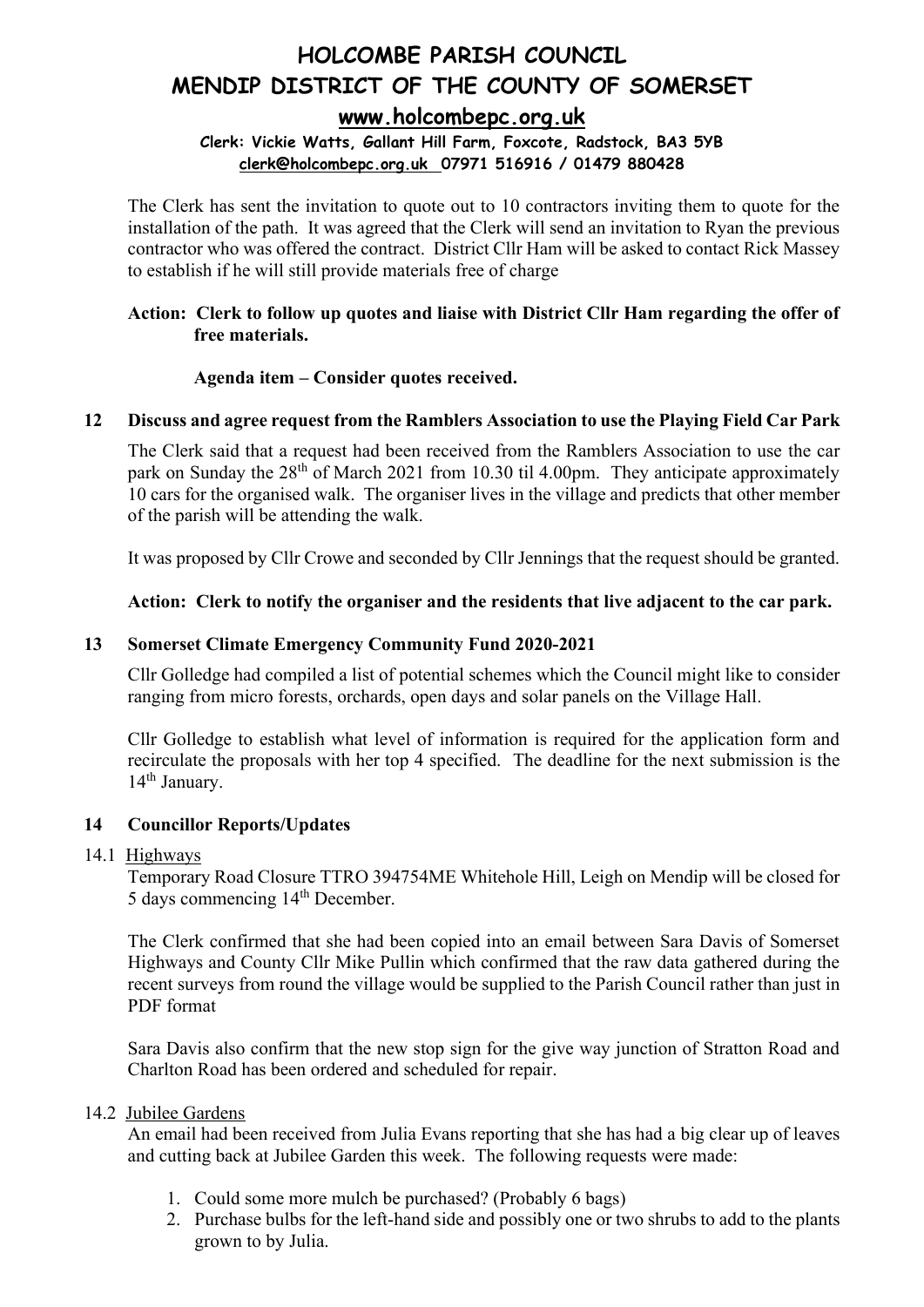# **HOLCOMBE PARISH COUNCIL MENDIP DISTRICT OF THE COUNTY OF SOMERSET [www.holcombepc.org.uk](http://www.holcombepc.org.uk/)**

# **Clerk: Vickie Watts, Gallant Hill Farm, Foxcote, Radstock, BA3 5YB [clerk@holcombepc.org.uk](mailto:victoriawatts@orange.net) 07971 516916 / 01479 880428**

- 3. Tree /shrub work
	- 3.1 The enormous shrub on the left as come in from Stratton Road is an absolute menace - incredibly vigorous, suckers, and has an extremely irritant dust. Could we engage someone to remove this and paint the stump?
	- 3.2 The viburnum (pink flowered on the right by bus shelter) needs to be radically thinned – Julia has offered to do some of this but may need additional help.

# **Action – Clerk to advise that there is still £200 available in the budget and will seek quotes for the tree/shrub work.**

#### 14.3 Playing Field

Cllr Crowe explained that the Parish Council had agreed to underwrite the maintenance costs of the playing field which is believed to be in the region of £3K. A cheque for £1.5K had been paid to the Playing Field Committee to provide sufficient funds for the remains of their financial year which is the 31<sup>st</sup> December 2020. The Parish Council will review the year end accounts to establish if the estimated sum of £3k is a sufficient grant for the coming financial year. By paying the grant in advance it will allow some working capital to organise events to raise further funds.

Cllr Crowe proposed and Cllr Brand seconded that the sum of £3K be paid in advance and reviewed annually.

#### **Vote: 7 For, 0 Against, 0 Abstention**

The Halloween event 'Horror on Holcombe Hill' was an enormous success and raised £700 profit over a few hours.

The Christmas lights on the tree and the lychgate are now illuminated for the festive season.

As mentioned earlier in the meeting quotes for work to the trees on Holcombe Playing Field will be sought by the Clerk.

14.4 Village Hall

Cllr Golledge confirmed that there had been no meeting since the last Parish Council meeting. The Hall is currently closed due to lockdown and discussion has started as to whether it should reopen to regular users at this point.

The Annual General Meeting will take place on  $16<sup>th</sup>$  December 2020

14.5 Somerset Association of Local Councils

Free Mental Health Awareness session –  $11<sup>th</sup>$  December 2020 starting at 11am Annual General Meeting held using  $Zoom - 16<sup>th</sup>$  December 2020 starting at 6pm

# **15 Review Parish Council dates for 2021**

The Clerk had circulated the Parish Council meeting dates for 2021 which included a March litter pick and the annual meetings.

#### **16 Discuss how future meetings will be conducted**

In light of the current restrictions and views of the Council it was agreed that the January meeting will take place using Zoom.